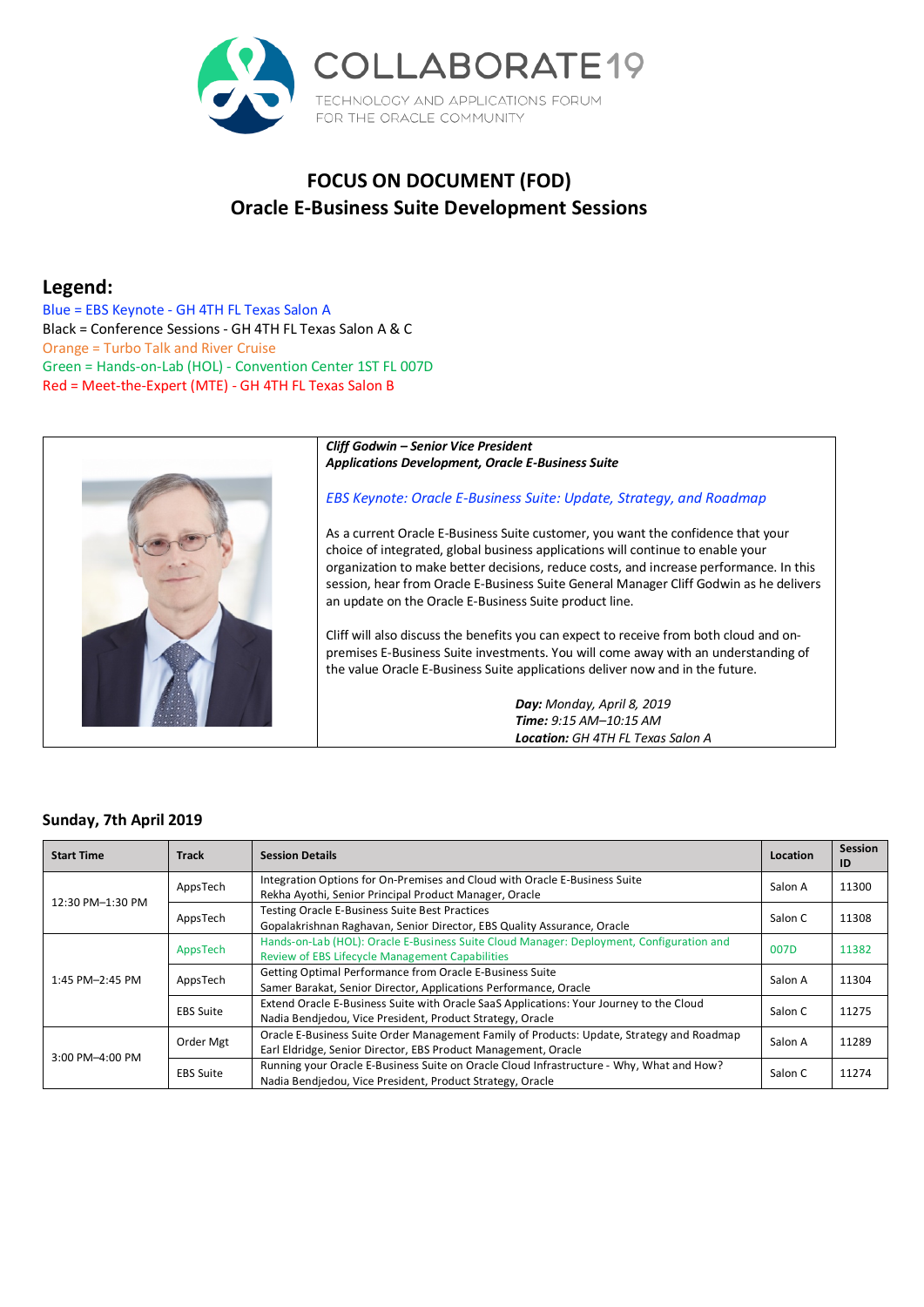#### **Monday, 8th April 2019**

| <b>Start Time</b>  | <b>Track</b>     | <b>Session Details</b>                                                                                                                                     | Location              | <b>Session</b><br>ID |
|--------------------|------------------|------------------------------------------------------------------------------------------------------------------------------------------------------------|-----------------------|----------------------|
| $9:15$ AM-10:15 AM | <b>EBS Suite</b> | EBS Keynote: Oracle E-Business Suite: Update, Strategy, and Roadmap<br>Cliff Godwin, Sr. Vice President Application Development, Oracle                    | Salon A               | 11273                |
| 10:30 AM-11:30 AM  | <b>EBS Suite</b> | Oracle E-Business Suite: What's New in Release 12.2 Beyond Online Patching<br>Jeanne Lowell, VP, EBS Strategy, Oracle                                      | Salon A               | 11276                |
|                    | AppsTech         | Oracle E-Business Suite Technology Updates and Roadmap: Cloud, Usability, Mobile & More<br>Lisa Parekh, Vice President, Technology Integration, Oracle     | Salon C               | 11296                |
| 1:00 PM-1:30 PM    | <b>EBS Suite</b> | Turbo Talk: Oracle E-Business Suite Enterprise Command Center<br>Muhannad Obeidat, Vice President, Software Development, Oracle                            | Exhibit<br>Hall $3/4$ | 11409                |
| 3:15 PM-4:15 PM    | AppsTech         | Hands-on-Lab (HOL): Oracle E-Business Suite Cloud Manager: Deployment, Configuration and<br><b>Review of EBS Lifecycle Management Capabilities</b>         | 007D                  | 11383                |
|                    | <b>EBS Suite</b> | River Cruise: Q&A with Cliff Godwin<br>Cliff Godwin, Sr. Vice President Application Development, Oracle                                                    | <b>Boat</b>           | 11407                |
|                    | Manufacturing    | Machine Learning and AI Cloud Applications for the Manufacturing Industry<br>Ramchand Raman, Vice President, Manufacturing Development, Oracle             | Salon A               | 11294                |
|                    | <b>EBS Suite</b> | Meet the Experts (MTE): Oracle E-Business Suite Upgrades Best Practices<br>Anne Carlson, Senior Director, EBS Strategy, Oracle                             | Salon B               | 11372                |
|                    | <b>EBS Suite</b> | Empowering the Oracle E-Business Suite User Experience: Data Discovery and Visualization<br>Muhannad Obeidat, Vice President, Software Development, Oracle | Salon C               | 11279                |
| 4:30 PM-5:30 PM    | Financials       | Evolving with ASC 606 / IFRS 15 Revenue Recognition Standard<br>Helle Hennings, Senior Product Strategy Director, Oracle                                   | Salon A               | 11281                |
|                    | AppsTech         | What, Why and How you Can Benefit from Oracle Cloud at Customer?<br>Vasu Rao, Director, Product Strategy, Oracle                                           | Salon C               | 11309                |

## **Tuesday, 9th April 2019**

| <b>Start Time</b> | <b>Track</b>                                    | <b>Session Details</b>                                                                                                                                            | Location            | Session<br>ID |
|-------------------|-------------------------------------------------|-------------------------------------------------------------------------------------------------------------------------------------------------------------------|---------------------|---------------|
| 9:30 AM-10:00 AM  | <b>EBS Suite</b>                                | Turbo Talk: EU GDPR - EBS Person Data Removal Tool (PDRT)<br>Nadia Bendjedou, Vice President, Product Strategy, Oracle                                            | Exhibit<br>Hall 3/4 | 11410         |
| 10:30 AM-11:30 AM | Projects                                        | Oracle E-Business Suite Projects: Update, Strategy and Roadmap<br>Athmaraman Rajagopalan, Senior Director, EBS Applications Development, Oracle                   | Salon A             | 11285         |
|                   | AppsTech                                        | Meet the Experts (MTE): Oracle E-Business Suite Technology Stack<br>Lisa Parekh, Vice President, Technology Integration, Oracle                                   | Salon B             | 11371         |
|                   | <b>Financials</b>                               | Oracle E-Business Suite Financials: Update, Strategy, and Roadmap<br>Helle Hennings, Senior Product Strategy Director, Oracle                                     | Salon C             | 11334         |
| 12:45 PM-1:45 PM  | Service                                         | Oracle E-Business Suite Service Family Update, Strategy and Roadmap<br>John Olszewski, Senior Director, Field Service Product Management, Oracle                  | Salon A             | 11292         |
|                   | Manufacturing                                   | Meet the Experts (MTE): Adaptive Intelligent Cloud Application for Manufacturing<br>Gopal Ratnam, Senior Director, Product Management, Oracle                     | Salon B             | 11378         |
|                   | Procurement                                     | Oracle E-Business Suite Advanced Procurement: Strategy, Update and Roadmap<br>Mark Peachey, Senior Director, Strategy and Product Management, Oracle              | Salon C             | 11283         |
| 2:00 PM-3:00 PM   | Manufacturing                                   | Manage Complete Cost-To-Serve with In-Memory Cost Management Cloud Service<br>Ashish Pathak, Senior Director, Product Management, Oracle                          | Salon A             | 11295         |
|                   | ERP:<br>Financials,<br>Procurement,<br>Projects | Meet the Experts (MTE): Oracle E-Business Suite ERP (Financials, Procurement, Projects)<br>Mark Peachey, Senior Director, Strategy and Product Management, Oracle | Salon B             | 11374         |
|                   | AppsTech                                        | Strategies for Maintenance and Online Patching for Oracle E-Business Suite 12.2<br>Kevin Hudson, Senior Director, Oracle                                          | Salon C             | 11303         |
| 4:30 PM-5:30 PM   | Procurement                                     | Oracle E-Business Suite: Digital Transformation Opportunities and Challenges<br>Paulo Back, Vice President, Applications Development, Oracle                      | Salon A             | 11282         |
|                   | AppsTech                                        | Migrating and Managing Customizations for Oracle E-Business Suite 12.2<br>Santiago Bastidas, Product Management Director, Oracle                                  | Salon C             | 11305         |